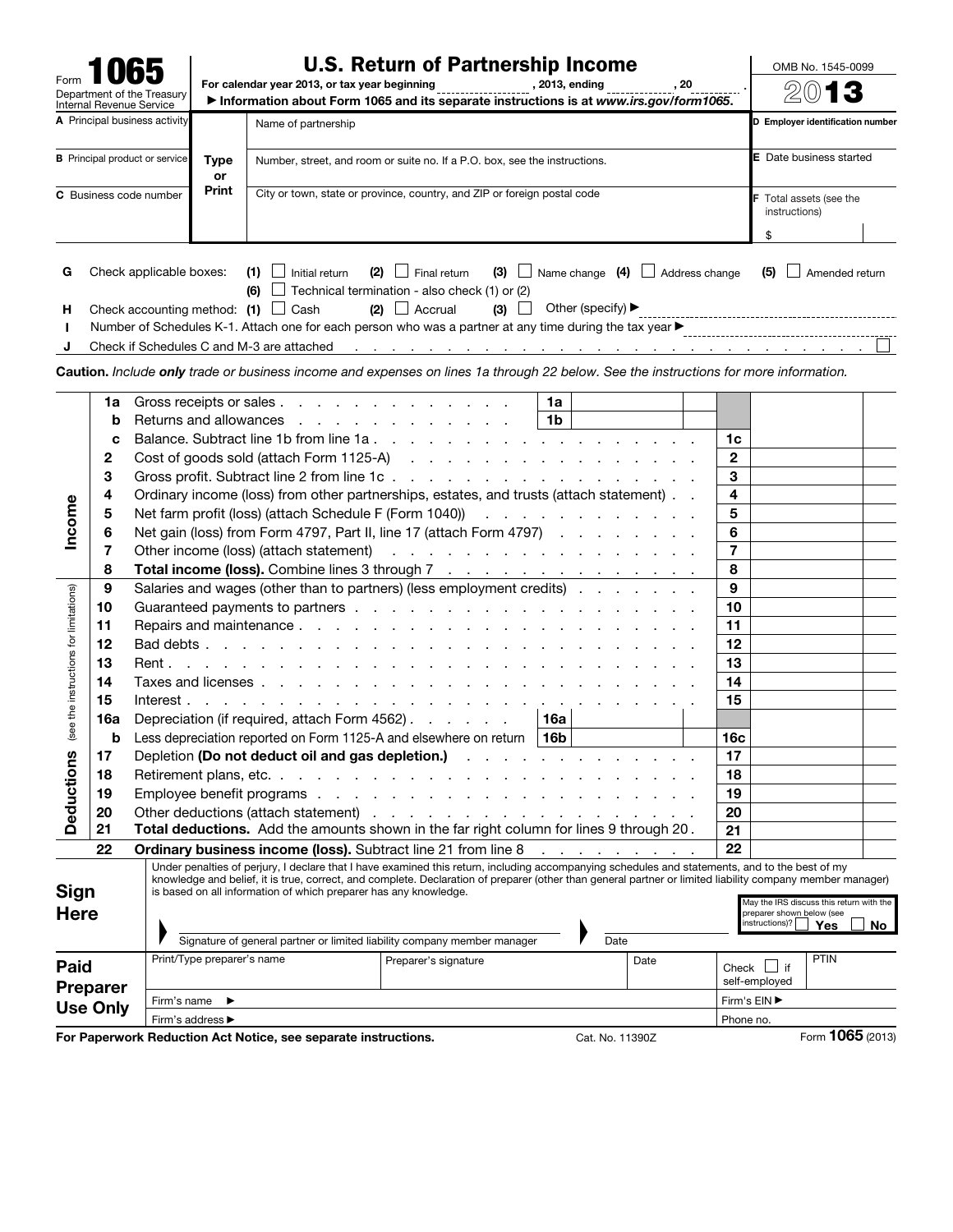|              | Form 1065 (2013)                                                                                                                                                                            |                                                                                                                                                                                                                                          |     |                                 |                                                  |                                                                  |                                          |             | Page 2 |  |
|--------------|---------------------------------------------------------------------------------------------------------------------------------------------------------------------------------------------|------------------------------------------------------------------------------------------------------------------------------------------------------------------------------------------------------------------------------------------|-----|---------------------------------|--------------------------------------------------|------------------------------------------------------------------|------------------------------------------|-------------|--------|--|
|              | <b>Schedule B</b>                                                                                                                                                                           | <b>Other Information</b>                                                                                                                                                                                                                 |     |                                 |                                                  |                                                                  |                                          |             |        |  |
| 1            |                                                                                                                                                                                             | What type of entity is filing this return? Check the applicable box:                                                                                                                                                                     |     |                                 |                                                  |                                                                  |                                          | <b>Yes</b>  | No     |  |
| a            |                                                                                                                                                                                             | Domestic general partnership                                                                                                                                                                                                             |     |                                 | $\mathbf{b}$ $\Box$ Domestic limited partnership |                                                                  |                                          |             |        |  |
| c            |                                                                                                                                                                                             | Domestic limited liability company                                                                                                                                                                                                       | $d$ |                                 | Domestic limited liability partnership           |                                                                  |                                          |             |        |  |
| e            |                                                                                                                                                                                             | Foreign partnership                                                                                                                                                                                                                      | f   | Other $\blacktriangleright$     |                                                  |                                                                  |                                          |             |        |  |
| $\mathbf{2}$ |                                                                                                                                                                                             | At any time during the tax year, was any partner in the partnership a disregarded entity, a partnership (including                                                                                                                       |     |                                 |                                                  |                                                                  |                                          |             |        |  |
|              |                                                                                                                                                                                             | an entity treated as a partnership), a trust, an S corporation, an estate (other than an estate of a deceased partner),                                                                                                                  |     |                                 |                                                  |                                                                  |                                          |             |        |  |
|              |                                                                                                                                                                                             |                                                                                                                                                                                                                                          |     |                                 |                                                  |                                                                  |                                          |             |        |  |
| 3            | At the end of the tax year:                                                                                                                                                                 |                                                                                                                                                                                                                                          |     |                                 |                                                  |                                                                  |                                          |             |        |  |
| a            | Did any foreign or domestic corporation, partnership (including any entity treated as a partnership), trust, or tax-                                                                        |                                                                                                                                                                                                                                          |     |                                 |                                                  |                                                                  |                                          |             |        |  |
|              | exempt organization, or any foreign government own, directly or indirectly, an interest of 50% or more in the profit,                                                                       |                                                                                                                                                                                                                                          |     |                                 |                                                  |                                                                  |                                          |             |        |  |
|              | loss, or capital of the partnership? For rules of constructive ownership, see instructions. If "Yes," attach Schedule<br>B-1, Information on Partners Owning 50% or More of the Partnership |                                                                                                                                                                                                                                          |     |                                 |                                                  |                                                                  |                                          |             |        |  |
|              |                                                                                                                                                                                             |                                                                                                                                                                                                                                          |     |                                 |                                                  |                                                                  |                                          |             |        |  |
|              |                                                                                                                                                                                             | Did any individual or estate own, directly or indirectly, an interest of 50% or more in the profit, loss, or capital of                                                                                                                  |     |                                 |                                                  |                                                                  |                                          |             |        |  |
|              |                                                                                                                                                                                             | the partnership? For rules of constructive ownership, see instructions. If "Yes," attach Schedule B-1, Information<br>on Partners Owning 50% or More of the Partnership                                                                  |     |                                 |                                                  |                                                                  |                                          |             |        |  |
|              |                                                                                                                                                                                             |                                                                                                                                                                                                                                          |     |                                 |                                                  | المتعاونة والمتعاونة والمتعاونة والمتعاونة والمتعاونة والمتعاونة |                                          |             |        |  |
| 4            |                                                                                                                                                                                             | At the end of the tax year, did the partnership:                                                                                                                                                                                         |     |                                 |                                                  |                                                                  |                                          |             |        |  |
| a            |                                                                                                                                                                                             | Own directly 20% or more, or own, directly or indirectly, 50% or more of the total voting power of all classes of<br>stock entitled to vote of any foreign or domestic corporation? For rules of constructive ownership, see             |     |                                 |                                                  |                                                                  |                                          |             |        |  |
|              |                                                                                                                                                                                             | instructions. If "Yes," complete (i) through (iv) below $\cdots$ $\cdots$ $\cdots$ $\cdots$ $\cdots$ $\cdots$ $\cdots$ $\cdots$                                                                                                          |     |                                 |                                                  |                                                                  |                                          |             |        |  |
|              |                                                                                                                                                                                             |                                                                                                                                                                                                                                          |     |                                 |                                                  |                                                                  |                                          |             |        |  |
|              |                                                                                                                                                                                             | (i) Name of Corporation                                                                                                                                                                                                                  |     |                                 | (ii) Employer Identification<br>Number (if any)  | (iii) Country of<br>Incorporation                                | (iv) Percentage<br>Owned in Voting Stock |             |        |  |
|              |                                                                                                                                                                                             |                                                                                                                                                                                                                                          |     |                                 |                                                  |                                                                  |                                          |             |        |  |
|              |                                                                                                                                                                                             |                                                                                                                                                                                                                                          |     |                                 |                                                  |                                                                  |                                          |             |        |  |
|              |                                                                                                                                                                                             |                                                                                                                                                                                                                                          |     |                                 |                                                  |                                                                  |                                          |             |        |  |
|              |                                                                                                                                                                                             |                                                                                                                                                                                                                                          |     |                                 |                                                  |                                                                  |                                          |             |        |  |
|              |                                                                                                                                                                                             |                                                                                                                                                                                                                                          |     |                                 |                                                  |                                                                  |                                          |             |        |  |
|              |                                                                                                                                                                                             | <b>b</b> Own directly an interest of 20% or more, or own, directly or indirectly, an interest of 50% or more in the profit, loss,                                                                                                        |     |                                 |                                                  |                                                                  |                                          |             |        |  |
|              |                                                                                                                                                                                             | or capital in any foreign or domestic partnership (including an entity treated as a partnership) or in the beneficial                                                                                                                    |     |                                 |                                                  |                                                                  |                                          |             |        |  |
|              |                                                                                                                                                                                             | interest of a trust? For rules of constructive ownership, see instructions. If "Yes," complete (i) through (v) below                                                                                                                     |     |                                 |                                                  |                                                                  |                                          |             |        |  |
|              |                                                                                                                                                                                             | (i) Name of Entity                                                                                                                                                                                                                       |     | (ii) Employer<br>Identification | (iii) Type of                                    | (iv) Country of                                                  | Percentage Owned in                      | (v) Maximum |        |  |
|              |                                                                                                                                                                                             |                                                                                                                                                                                                                                          |     | Number (if any)                 | Entity                                           | Organization                                                     | Profit, Loss, or Capital                 |             |        |  |
|              |                                                                                                                                                                                             |                                                                                                                                                                                                                                          |     |                                 |                                                  |                                                                  |                                          |             |        |  |
|              |                                                                                                                                                                                             |                                                                                                                                                                                                                                          |     |                                 |                                                  |                                                                  |                                          |             |        |  |
|              |                                                                                                                                                                                             |                                                                                                                                                                                                                                          |     |                                 |                                                  |                                                                  |                                          |             |        |  |
|              |                                                                                                                                                                                             |                                                                                                                                                                                                                                          |     |                                 |                                                  |                                                                  |                                          |             |        |  |
|              |                                                                                                                                                                                             |                                                                                                                                                                                                                                          |     |                                 |                                                  |                                                                  |                                          |             |        |  |
|              |                                                                                                                                                                                             |                                                                                                                                                                                                                                          |     |                                 |                                                  |                                                                  |                                          | Yes         | No     |  |
| 5            |                                                                                                                                                                                             | Did the partnership file Form 8893, Election of Partnership Level Tax Treatment, or an election statement under<br>section 6231(a)(1)(B)(ii) for partnership-level tax treatment, that is in effect for this tax year? See Form 8893 for |     |                                 |                                                  |                                                                  |                                          |             |        |  |
|              |                                                                                                                                                                                             |                                                                                                                                                                                                                                          |     |                                 |                                                  |                                                                  |                                          |             |        |  |
| 6            |                                                                                                                                                                                             | Does the partnership satisfy all four of the following conditions?                                                                                                                                                                       |     |                                 |                                                  |                                                                  |                                          |             |        |  |
| a            |                                                                                                                                                                                             | The partnership's total receipts for the tax year were less than \$250,000.                                                                                                                                                              |     |                                 |                                                  |                                                                  |                                          |             |        |  |
| b            |                                                                                                                                                                                             | The partnership's total assets at the end of the tax year were less than \$1 million.                                                                                                                                                    |     |                                 |                                                  |                                                                  |                                          |             |        |  |
| c            |                                                                                                                                                                                             | Schedules K-1 are filed with the return and furnished to the partners on or before the due date (including                                                                                                                               |     |                                 |                                                  |                                                                  |                                          |             |        |  |
|              |                                                                                                                                                                                             | extensions) for the partnership return.                                                                                                                                                                                                  |     |                                 |                                                  |                                                                  |                                          |             |        |  |
| d            |                                                                                                                                                                                             | The partnership is not filing and is not required to file Schedule M-3                                                                                                                                                                   |     |                                 | and a straight and a straight and                |                                                                  |                                          |             |        |  |
|              |                                                                                                                                                                                             | If "Yes," the partnership is not required to complete Schedules L, M-1, and M-2; Item F on page 1 of Form 1065;                                                                                                                          |     |                                 |                                                  |                                                                  |                                          |             |        |  |
|              |                                                                                                                                                                                             | or Item L on Schedule K-1.                                                                                                                                                                                                               |     |                                 |                                                  |                                                                  |                                          |             |        |  |
| 7            |                                                                                                                                                                                             |                                                                                                                                                                                                                                          |     |                                 |                                                  |                                                                  |                                          |             |        |  |
| 8            |                                                                                                                                                                                             | During the tax year, did the partnership have any debt that was cancelled, was forgiven, or had the terms                                                                                                                                |     |                                 |                                                  |                                                                  |                                          |             |        |  |
|              |                                                                                                                                                                                             | modified so as to reduce the principal amount of the debt?                                                                                                                                                                               |     |                                 |                                                  | the second contract of the second contract of the second         |                                          |             |        |  |
| 9            |                                                                                                                                                                                             | Has this partnership filed, or is it required to file, Form 8918, Material Advisor Disclosure Statement, to provide                                                                                                                      |     |                                 |                                                  |                                                                  |                                          |             |        |  |
|              |                                                                                                                                                                                             |                                                                                                                                                                                                                                          |     |                                 |                                                  |                                                                  |                                          |             |        |  |
| 10           |                                                                                                                                                                                             | At any time during calendar year 2013, did the partnership have an interest in or a signature or other authority over a financial                                                                                                        |     |                                 |                                                  |                                                                  |                                          |             |        |  |
|              |                                                                                                                                                                                             | account in a foreign country (such as a bank account, securities account, or other financial account)? See the instructions for                                                                                                          |     |                                 |                                                  |                                                                  |                                          |             |        |  |
|              |                                                                                                                                                                                             | exceptions and filing requirements for FinCEN Form 114, Report of Foreign Bank and Financial Accounts (FBAR) (formerly TD F                                                                                                              |     |                                 |                                                  |                                                                  |                                          |             |        |  |
|              |                                                                                                                                                                                             | 90-22.1). If "Yes," enter the name of the foreign country. ▶                                                                                                                                                                             |     |                                 |                                                  |                                                                  |                                          |             |        |  |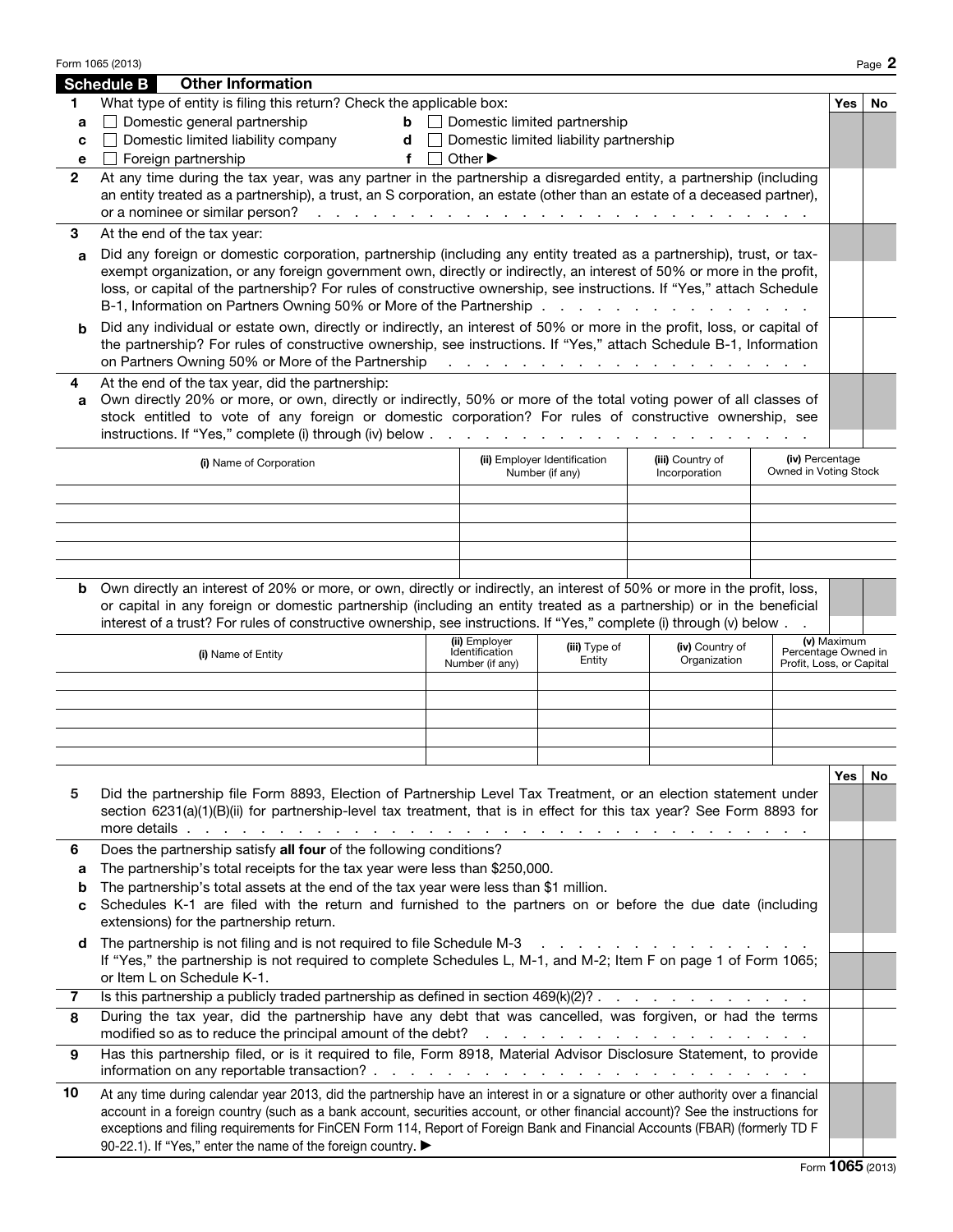|          | Form 1065 (2013)                                                                                                                                                                                                                                                                                                                                                                              |     | Page $3$  |
|----------|-----------------------------------------------------------------------------------------------------------------------------------------------------------------------------------------------------------------------------------------------------------------------------------------------------------------------------------------------------------------------------------------------|-----|-----------|
|          | <b>Other Information (continued)</b><br><b>Schedule B</b>                                                                                                                                                                                                                                                                                                                                     |     |           |
| 11       | At any time during the tax year, did the partnership receive a distribution from, or was it the grantor of, or<br>transferor to, a foreign trust? If "Yes," the partnership may have to file Form 3520, Annual Return To Report<br>Transactions With Foreign Trusts and Receipt of Certain Foreign Gifts. See instructions                                                                    | Yes | <b>No</b> |
| 12a<br>b | Is the partnership making, or had it previously made (and not revoked), a section 754 election?<br>See instructions for details regarding a section 754 election.<br>Did the partnership make for this tax year an optional basis adjustment under section 743(b) or 734(b)? If "Yes,"<br>attach a statement showing the computation and allocation of the basis adjustment. See instructions |     |           |
| c        | Is the partnership required to adjust the basis of partnership assets under section 743(b) or 734(b) because of a<br>substantial built-in loss (as defined under section 743(d)) or substantial basis reduction (as defined under section<br>734(d))? If "Yes," attach a statement showing the computation and allocation of the basis adjustment. See instructions                           |     |           |
| 13       | Check this box if, during the current or prior tax year, the partnership distributed any property received in a<br>like-kind exchange or contributed such property to another entity (other than disregarded entities wholly-                                                                                                                                                                 |     |           |
| 14       | At any time during the tax year, did the partnership distribute to any partner a tenancy-in-common or other                                                                                                                                                                                                                                                                                   |     |           |
| 15       | If the partnership is required to file Form 8858, Information Return of U.S. Persons With Respect To Foreign<br>Disregarded Entities, enter the number of Forms 8858 attached. See instructions ▶                                                                                                                                                                                             |     |           |
| 16       | Does the partnership have any foreign partners? If "Yes," enter the number of Forms 8805, Foreign Partner's<br>Information Statement of Section 1446 Withholding Tax, filed for this partnership.                                                                                                                                                                                             |     |           |
| 17       | Enter the number of Forms 8865, Return of U.S. Persons With Respect to Certain Foreign Partnerships, attached<br>to this return. $\blacktriangleright$                                                                                                                                                                                                                                        |     |           |
| 18a<br>b | Did you make any payments in 2013 that would require you to file Form(s) 1099? See instructions                                                                                                                                                                                                                                                                                               |     |           |
| 19       | Enter the number of Form(s) 5471, Information Return of U.S. Persons With Respect To Certain Foreign<br>Corporations, attached to this return. ▶                                                                                                                                                                                                                                              |     |           |
| 20       | Enter the number of partners that are foreign governments under section 892. $\blacktriangleright$                                                                                                                                                                                                                                                                                            |     |           |
|          | <b>Designation of Tax Matters Partner</b> (see instructions)<br>Enter below the general partner or member-manager designated as the tax matters partner (TMP) for the tax year of this return:                                                                                                                                                                                                |     |           |

| Name of<br>designated<br>TMP                              | Identifying<br>number of TMP |
|-----------------------------------------------------------|------------------------------|
| If the TMP is an<br>entity, name<br>of TMP representative | Phone number<br>of TMP       |
| Address of<br>designated<br>TMP                           |                              |

|  |  |  | Form 1065 (2013) |
|--|--|--|------------------|
|--|--|--|------------------|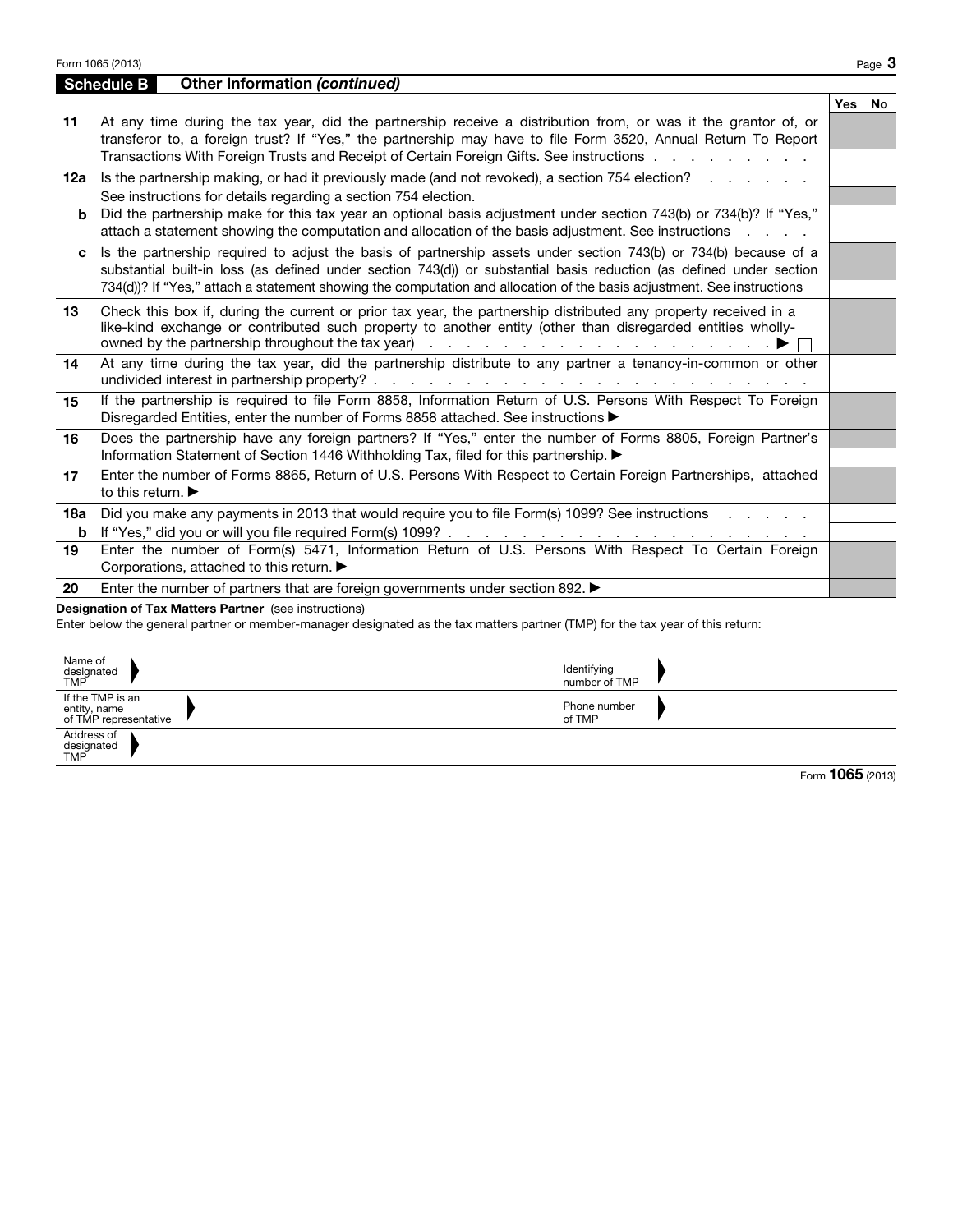| Form 1065 (2013)                          |           |                                                                                                                                                                                                                                                 |                 |                     | Page 4 |
|-------------------------------------------|-----------|-------------------------------------------------------------------------------------------------------------------------------------------------------------------------------------------------------------------------------------------------|-----------------|---------------------|--------|
| <b>Schedule K</b>                         |           | <b>Partners' Distributive Share Items</b>                                                                                                                                                                                                       |                 | <b>Total amount</b> |        |
|                                           | 1.        | Ordinary business income (loss) (page 1, line 22)                                                                                                                                                                                               | $\mathbf{1}$    |                     |        |
|                                           | 2         | Net rental real estate income (loss) (attach Form 8825)                                                                                                                                                                                         | $\mathbf{2}$    |                     |        |
|                                           | За        | Other gross rental income (loss)<br>За                                                                                                                                                                                                          |                 |                     |        |
|                                           | b         | 3 <sub>b</sub><br>Expenses from other rental activities (attach statement)                                                                                                                                                                      |                 |                     |        |
|                                           | C         | Other net rental income (loss). Subtract line 3b from line 3a                                                                                                                                                                                   | Зc              |                     |        |
|                                           | 4         |                                                                                                                                                                                                                                                 | 4               |                     |        |
|                                           | 5         |                                                                                                                                                                                                                                                 | 5               |                     |        |
|                                           | 6         | a Ordinary dividends.<br>Dividends:                                                                                                                                                                                                             | 6a              |                     |        |
|                                           |           | <b>b</b> Qualified dividends<br> 6b                                                                                                                                                                                                             |                 |                     |        |
|                                           | 7         |                                                                                                                                                                                                                                                 | $\overline{7}$  |                     |        |
| Income (Loss)                             | 8         | Net short-term capital gain (loss) (attach Schedule D (Form 1065))                                                                                                                                                                              | 8               |                     |        |
|                                           |           |                                                                                                                                                                                                                                                 |                 |                     |        |
|                                           | <b>9a</b> | Net long-term capital gain (loss) (attach Schedule D (Form 1065))                                                                                                                                                                               | <b>9a</b>       |                     |        |
|                                           | b         | Collectibles (28%) gain (loss)<br>9b                                                                                                                                                                                                            |                 |                     |        |
|                                           | c         | Unrecaptured section 1250 gain (attach statement)<br>9c                                                                                                                                                                                         |                 |                     |        |
|                                           | 10        | Net section 1231 gain (loss) (attach Form 4797)                                                                                                                                                                                                 | 10              |                     |        |
|                                           | 11        | Other income (loss) (see instructions) Type ▶<br><u> 1980 - Andrea Station, amerikan bisan</u>                                                                                                                                                  | 11              |                     |        |
| <b>Deductions</b>                         | 12        |                                                                                                                                                                                                                                                 | 12              |                     |        |
|                                           | 13а       | Contributions<br>the second contract of the second contract of the second contract of the second contract of the second contract of the second contract of the second contract of the second contract of the second contract of the second cont | 13a             |                     |        |
|                                           | b         | Investment interest expense response to the contract of the contract of the contract of the contract of the contract of the contract of the contract of the contract of the contract of the contract of the contract of the co                  | 13 <sub>b</sub> |                     |        |
|                                           | c         | Section 59(e)(2) expenditures:                                                                                                                                                                                                                  | 13c(2)          |                     |        |
|                                           | d         | Other deductions (see instructions) Type > Type > Type + Type + Type + Type + Type + Type + Type + Type + Type + Type + Type + Type + Type + Type + Type + Type + Type + Type + Type + Type + Type + Type + Type + Type + Type                  | 13d             |                     |        |
| Self-<br>Employ-<br>ment                  | 14a       |                                                                                                                                                                                                                                                 | 14a             |                     |        |
|                                           | b         |                                                                                                                                                                                                                                                 | 14 <sub>b</sub> |                     |        |
|                                           | c         |                                                                                                                                                                                                                                                 | 14c             |                     |        |
|                                           | 15a       |                                                                                                                                                                                                                                                 | 15a             |                     |        |
|                                           | b         |                                                                                                                                                                                                                                                 | 15 <sub>b</sub> |                     |        |
|                                           | c         | Qualified rehabilitation expenditures (rental real estate) (attach Form 3468)                                                                                                                                                                   | 15 <sub>c</sub> |                     |        |
| <b>Credits</b>                            | d         | Other rental real estate credits (see instructions)<br>$Type \blacktriangleright$                                                                                                                                                               | 15d             |                     |        |
|                                           | е         | $Type \blacktriangleright$<br>Other rental credits (see instructions)<br>-----------------------------------                                                                                                                                    | <b>15e</b>      |                     |        |
|                                           | f         | $Type \blacktriangleright$<br>Other credits (see instructions)                                                                                                                                                                                  | 15f             |                     |        |
|                                           | 16a       | Name of country or U.S. possession ▶                                                                                                                                                                                                            |                 |                     |        |
|                                           | b         |                                                                                                                                                                                                                                                 | 16 <sub>b</sub> |                     |        |
|                                           | C         |                                                                                                                                                                                                                                                 | 16 <sub>c</sub> |                     |        |
| nsactions                                 |           | Foreign gross income sourced at partnership level                                                                                                                                                                                               |                 |                     |        |
|                                           |           | Passive category ▶<br>e General category $\blacktriangleright$<br>f Other $\blacktriangleright$                                                                                                                                                 | <b>16f</b>      |                     |        |
|                                           |           | Deductions allocated and apportioned at partner level                                                                                                                                                                                           |                 |                     |        |
|                                           | q         | Interest expense ▶<br>. The second contract of the $\blacktriangleright$<br><b>h</b> Other                                                                                                                                                      | 16h             |                     |        |
| Foreign Tra                               |           | Deductions allocated and apportioned at partnership level to foreign source income                                                                                                                                                              |                 |                     |        |
|                                           |           | $j$ General category $\blacktriangleright$<br>Passive category ▶<br>$k$ Other $\blacktriangleright$                                                                                                                                             | <b>16k</b>      |                     |        |
|                                           | J.        | Total foreign taxes (check one): $\blacktriangleright$ Paid $\Box$ Accrued $\Box$                                                                                                                                                               | 161             |                     |        |
|                                           | m         | Reduction in taxes available for credit (attach statement)                                                                                                                                                                                      | 16m             |                     |        |
|                                           | n         | Other foreign tax information (attach statement)                                                                                                                                                                                                |                 |                     |        |
| Alternative<br>Minimum Tax<br>(AMT) Items | 17a       |                                                                                                                                                                                                                                                 | 17a             |                     |        |
|                                           | b         |                                                                                                                                                                                                                                                 | 17b             |                     |        |
|                                           | C         |                                                                                                                                                                                                                                                 | 17c             |                     |        |
|                                           | d         | Oil, gas, and geothermal properties - gross income                                                                                                                                                                                              | 17d             |                     |        |
|                                           | е         | Oil, gas, and geothermal properties-deductions                                                                                                                                                                                                  | 17e             |                     |        |
|                                           | f         |                                                                                                                                                                                                                                                 | 17f             |                     |        |
|                                           | 18a       |                                                                                                                                                                                                                                                 | 18a             |                     |        |
|                                           | b         |                                                                                                                                                                                                                                                 | <b>18b</b>      |                     |        |
|                                           | c         |                                                                                                                                                                                                                                                 | 18 <sub>c</sub> |                     |        |
|                                           | 19а       | Distributions of cash and marketable securities                                                                                                                                                                                                 | 19a             |                     |        |
|                                           | b         |                                                                                                                                                                                                                                                 | 19b             |                     |        |
| Other Information                         | 20a       |                                                                                                                                                                                                                                                 | 20a             |                     |        |
|                                           | b         |                                                                                                                                                                                                                                                 | 20 <sub>b</sub> |                     |        |
|                                           | c         | Other items and amounts (attach statement)                                                                                                                                                                                                      |                 |                     |        |